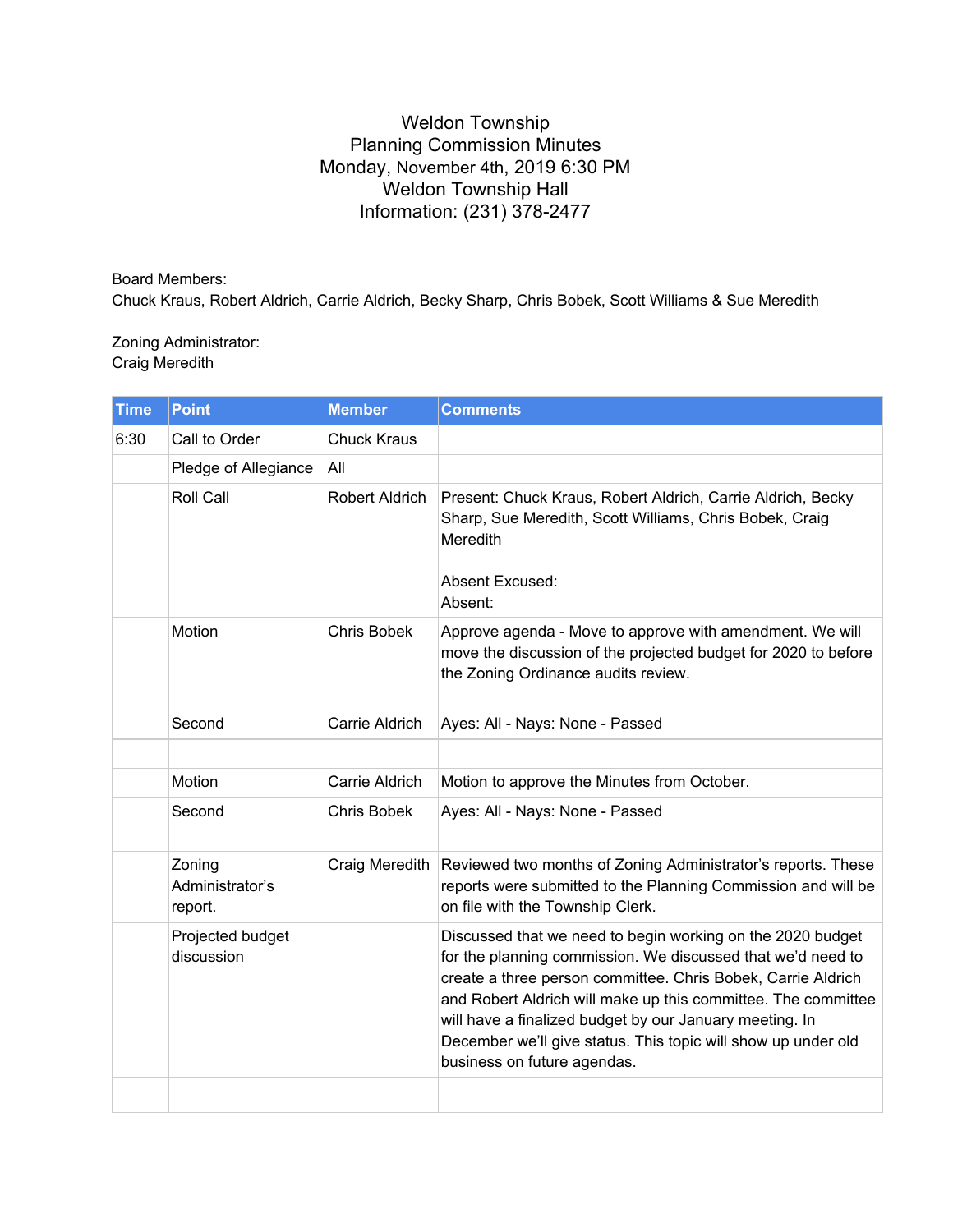| Zoning Ordinance<br><b>Audits Review</b> | All - Led by<br><b>Elise Crafts</b> | Discussed the group of audits considered "Administrative<br>Changes" list. Elise will get those changes in by our December<br>meeting                                                                                                                                                                                                  |
|------------------------------------------|-------------------------------------|----------------------------------------------------------------------------------------------------------------------------------------------------------------------------------------------------------------------------------------------------------------------------------------------------------------------------------------|
|                                          |                                     | Discussed the group of audits considered "Mid/Long-Term<br>To-Consider List. Worked on coming up with a list of changes<br>from this document that we would move forward with. These<br>two lists will be on file with the Clerk.                                                                                                      |
|                                          |                                     | Discussed that we don't currently have multiple family<br>developments. This topic is #9 on the Mid/Long document.<br>There is a mention of landscaping/buffering there that is likely<br>to come up in multiple areas. We discussed that we'll likely<br>need to come up with a generalized requirement for<br>landscaping/buffering. |
|                                          |                                     | Discussed whether or not 20 acres is excessive for an archery<br>range. We decided that this gets added to our lot sizes and<br>setbacks category for further discussion.                                                                                                                                                              |
|                                          |                                     | Main areas for future discussion that will cover multiple areas<br>throughout the zoning ordinance. Ordered by discussion<br>priority.                                                                                                                                                                                                 |
|                                          |                                     | Fences<br>Lot sizes and setbacks<br>Tiny houses/Small houses/RV parking<br>$\bullet$<br>Landscaping and buffering<br>$\bullet$<br>Home occupations<br>$\bullet$<br>Sign size caps<br>Lighting<br>Off street parking<br>Agrobusiness                                                                                                    |
|                                          |                                     | Discussed sign size caps and how they'd be affected by<br>buildings painted as a sign.                                                                                                                                                                                                                                                 |
|                                          |                                     | Discussed off street parking. Discussed that we felt parking lots<br>should not have landscaping that obstructs a driver's view.                                                                                                                                                                                                       |
|                                          |                                     | Discussed housing sizes, tiny houses and storage for tiny<br>houses.                                                                                                                                                                                                                                                                   |
|                                          |                                     | Discussed Home occupations, such as what type of businesses<br>can be conducted from homes.                                                                                                                                                                                                                                            |
|                                          |                                     | Discussed outdoor storage of recreational vehicles.                                                                                                                                                                                                                                                                                    |